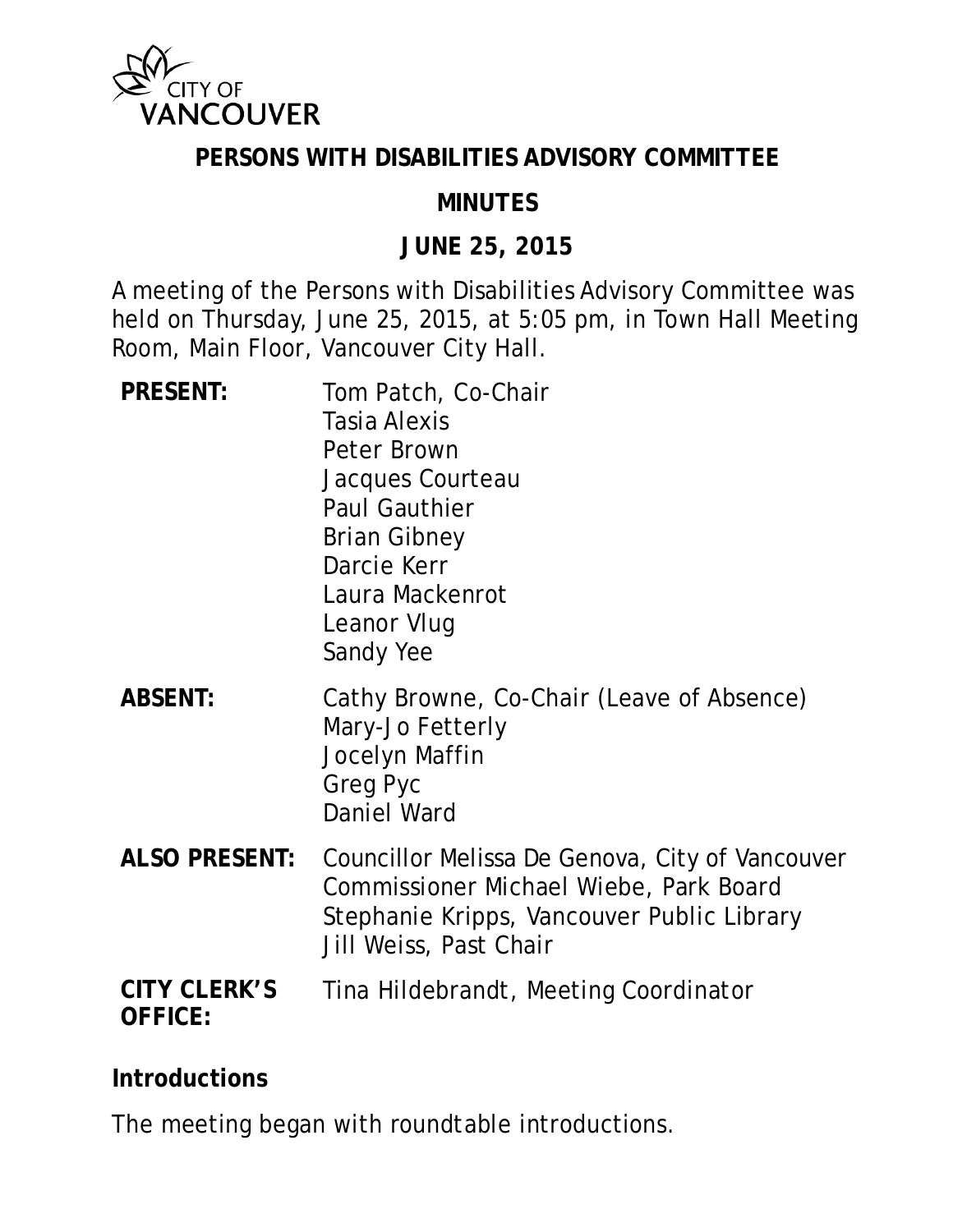## **ADMINISTRATION**

## **Adoption of Agenda**

MOVED by Tom Patch SECONDED by Laura Mackenrot

> THAT the Persons with Disabilities Advisory Committee vary the order of the agenda to consider 4 a) as the first item of business.

### CARRIED UNANIMOUSLY

*Note: for ease of reference, the minutes are recorded in agenda order.*

### **Approval of Minutes**

MOVED by Laura Mackenrot SECONDED by Peter Brown

> THAT the Persons with Disabilities Advisory Committee approve the minutes from the meeting held April 23, 2015, as circulated.

### CARRIED UNANIMOUSLY

#### **Leave of Absence Requests**

MOVED by Tasia Alexis SECONDED by Laura Mackenrot

> THAT the Persons with Disabilities Advisory Committee approve leaves of absence for Cathy Browne and Mary-Jo Fetterly for this meeting.

CARRIED UNANIMOUSLY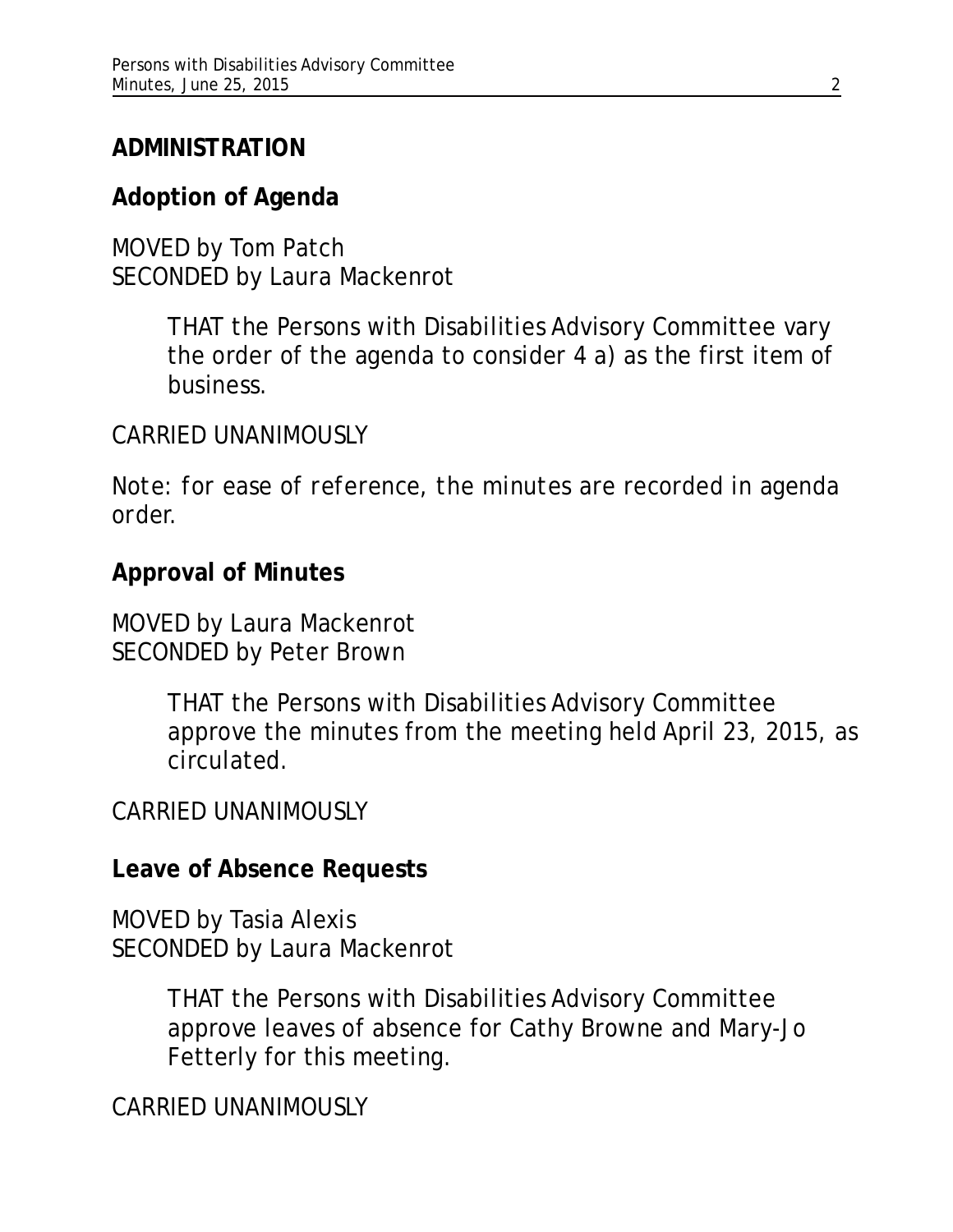# **BUSINESS:**

- **1. City of Vancouver Requests for Input**
- a) Burrard Corridor

Paul Storer, Manager, Transportation 2040 Plan Team, provided a summary of the Burrard Bridge upgrades and sought the Committee's input on accessibility issues for inclusion in a report to Council in July.

In discussion, primary concerns raised included pedestrian safety, wayfinding and rest stops.

MOVED by Laura Mackenrot SECONDED by Sandy Yee

> THAT the Persons with Disabilities Advisory Committee, at its meeting on June 25, 2015, expressed concerns to staff about safety and wayfinding on the Burrard Bridge for persons who are blind or partially sighted and wishes to see the accessible pedestrian signals<sup>[1](#page-2-0)</sup> and tactile markers used;

FURTHER THAT the Committee requests there be places for people to rest along the Burrard Bridge.

CARRIED UNANIMOUSLY

b) Plaza – Bute and Davie

John Grottenberg, Planner, Vancouver – Downtown, and Hayley Rowlands, Planning Analyst, Strategic Transportation Planning Branch, provided an overview on the Davie Village Public Space Improvements Project, and responded to questions.

<span id="page-2-0"></span> $1$  As amended at the meeting held September 17, 2015, to change "accessible and audible signals" to "accessible pedestrian signals".  $\overline{a}$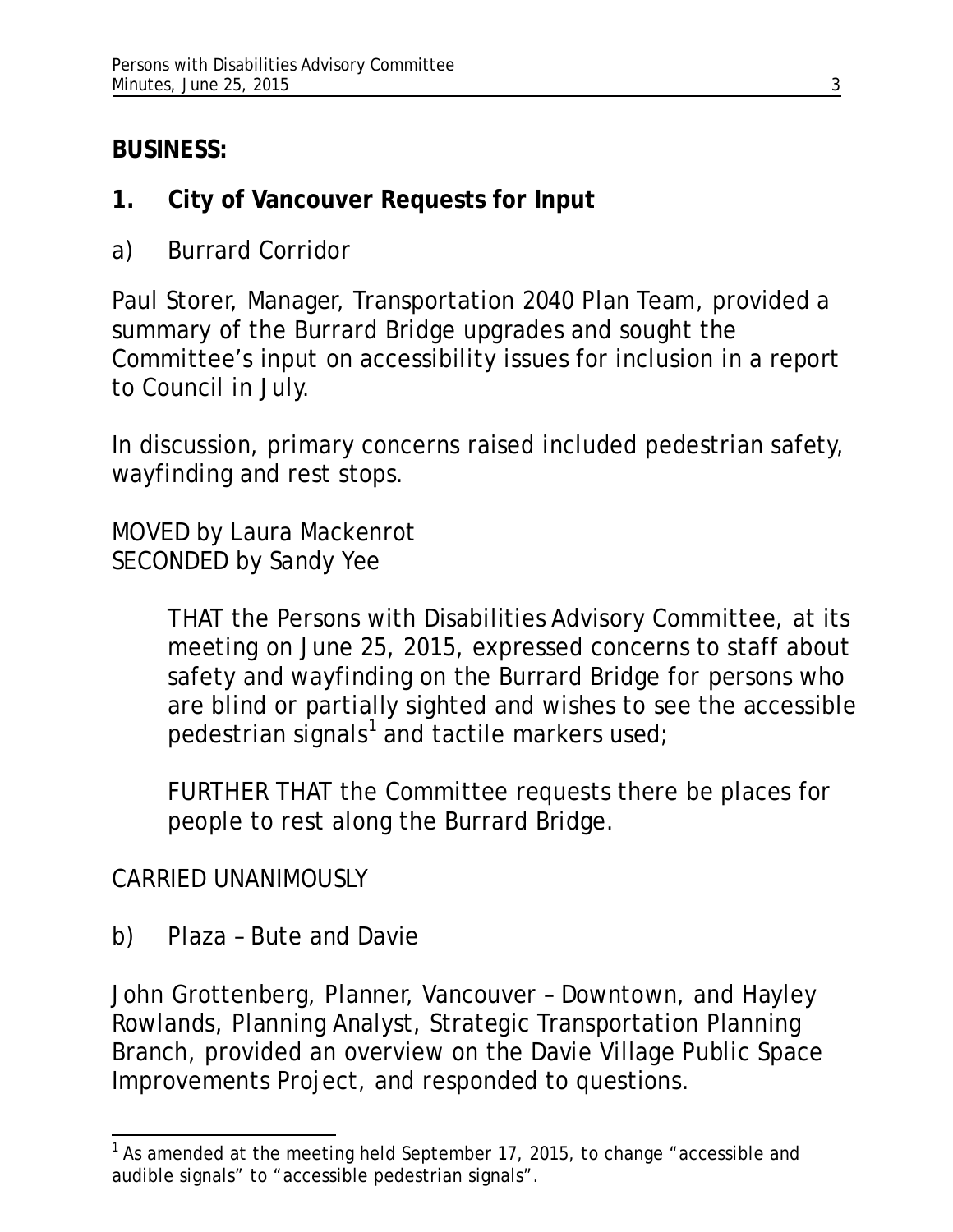Staff will report back once more details emerge on a conceptual design.

c) Outdoor Lighting

The Chair reviewed a request from Kathryn Lennon, a Greenest City Scholar working in the City's Streets & Electrical Design Department for the summer, for input on an outdoor lighting strategy *(on file)*.

MOVED by Laura Mackenrot SECONDED by Jacques Courteau

> THAT the Persons with Disabilities Advisory Committee refer Kathryn Lennon's request for input on an Outdoor Lighting Strategy to the Accessible City Sub-committee meeting on July 8, 2015.

## CARRIED UNANIMOUSLY

d) Accessibility in all One and Two Family Homes, Laneway Homes, Secondary Suites, Town Homes and Stacked Town **Homes** 

Pat Ryan, Chief Building Official, and Anita Molaro, Assistant Director - Urban Design, introduced themselves and sought the Committee's input on a Council motion passed September 25, 2013, directing staff to report back on the feasibility of mandating an accessible path of travel from the street to at least one exterior entrance of all new one- and two-family houses, laneway houses, secondary suites, town houses and stacked town house type units.

The Chair thanked staff and the Committee agreed to refer discussion to the Housing Sub-committee.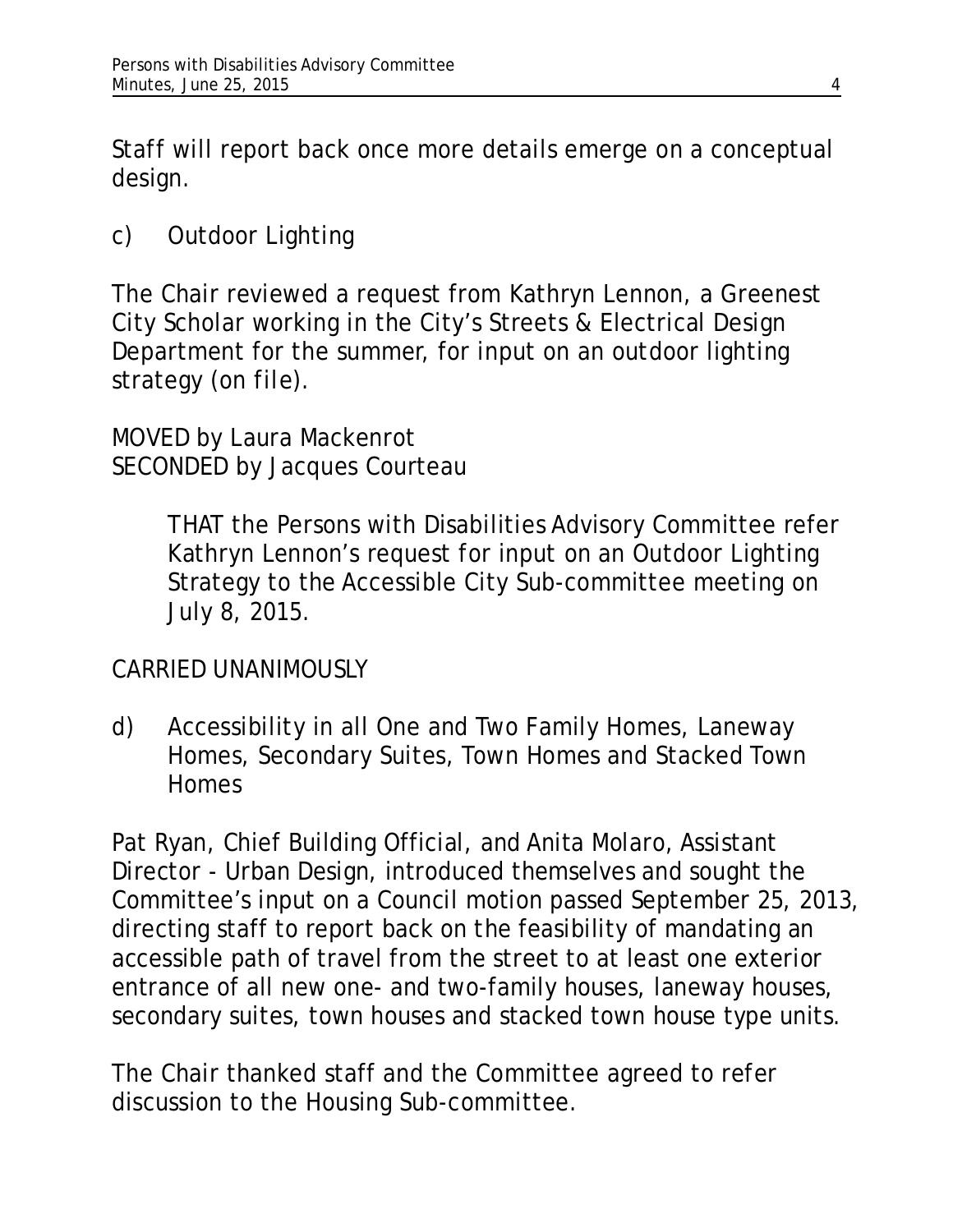\* \* \* \* \*

*The Committee recessed at 6:52 and reconvened at 6:59 pm.*

\* \* \* \* \*

### **2. Updates**

a) Orpheum Visit

Paul Fazekas, Project Manager, Facilities Planning, provided an update on accessibility issues at the Orpheum Theatre in response to Committee input, as follows:

- a temporary ramp will be installed for the Awards of Excellence Ceremony being held July 6, 2015;
- the ramp can be stored on site for future uses;
- more signage (black with white lettering and braille) has been installed;
- large print menus will be provided;
- a variety of foods will be provided to accommodate all dietary needs; and
- Smithe Street will have a zone for taxis and HandyDART dropoff/pick-up and there will be four designated accessible, metered parking stalls about ½ block from the theatre.

In regard to staff training he advised that the long-term plan will include a steering committee comprised of other civic departments to ensure that all staff are aware of the accessibility guidelines for events.

In response to questions, Mr. Fazekas confirmed that Committee members are welcome to participate on the steering committee.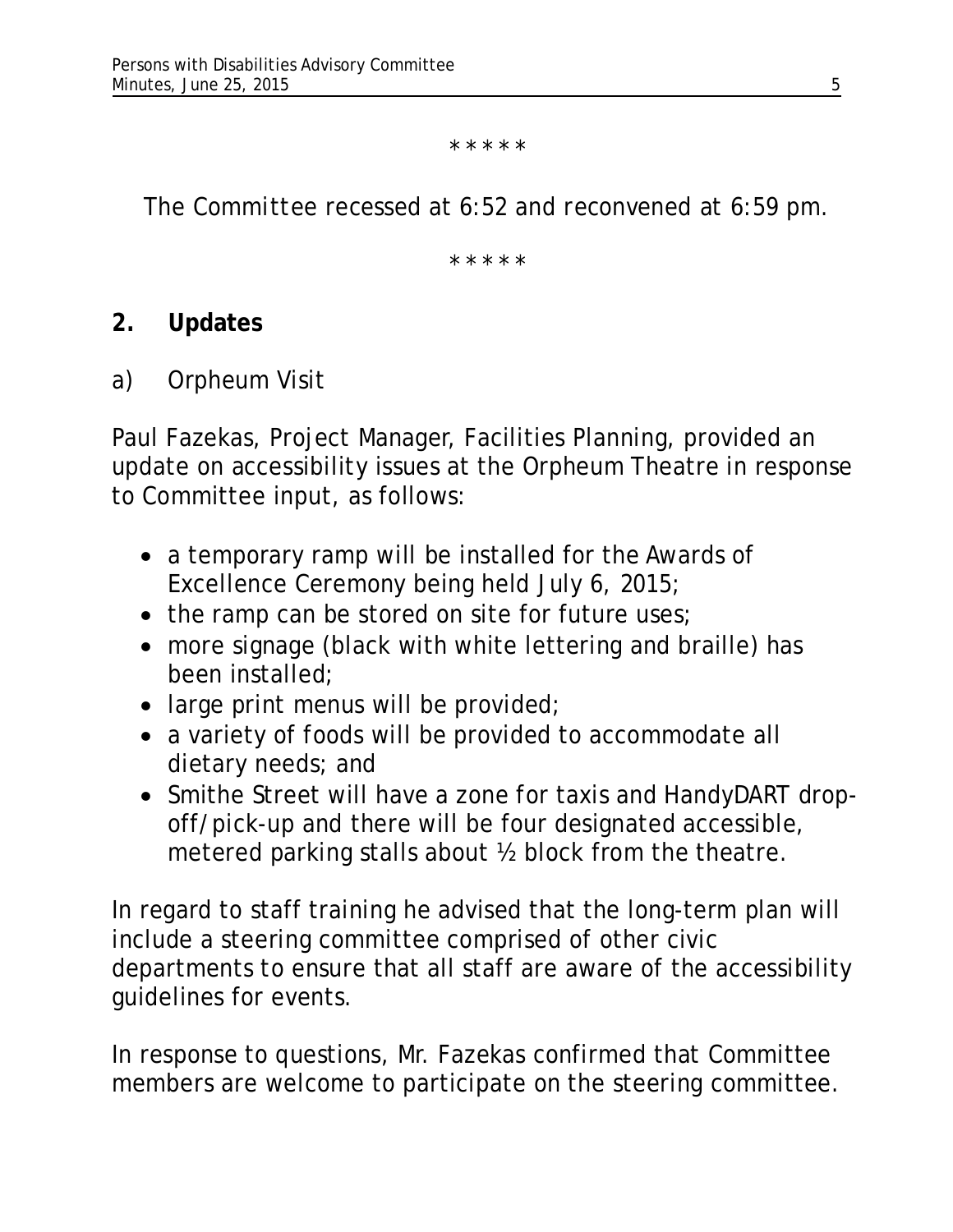# b) Cambie Corridor public meetings

No report.

# c) South False Creek Temporary Focus Group

Jacques Courteau provided a brief report back on the first meeting of this focus group held June 4, 2015, noting the aim is to improve safety and enjoyment on the south side of the seawall between Burrard and Cambie Street Bridges.

d) Pearson Re-development

Paul Gauthier provided an update further to a recent stakeholder meeting on the re-development of the Pearson Dogwood lands as follows and responded to questions:

- the re-development will be in 5 phases;
- Committee needs to discuss the number and types of units being built as part of Phase 1 now *(SE corner Cambie & 57th)* so Vancouver Coastal Health can provide a decision to Onni Group, the developer;
- the first 4 buildings will be ready in about  $3\frac{1}{2}$  to 4 years; Vancouver Coastal Health has to determine how many residents of Pearson are to be relocated to Phase 1;
- a proposal for 2 12-person greenhouses, 3 4-bedroom apartments, 6 individual apartments that share care, in addition to 4 individual apartments were discussed;
- though expressing some concern about the number of units and the balance between greenhouse and independent apartments, Committee members indicated that the proposal was reasonable and consistent with the consensus proposal.

Mr. Gauthier thanked the Committee for the direction provided.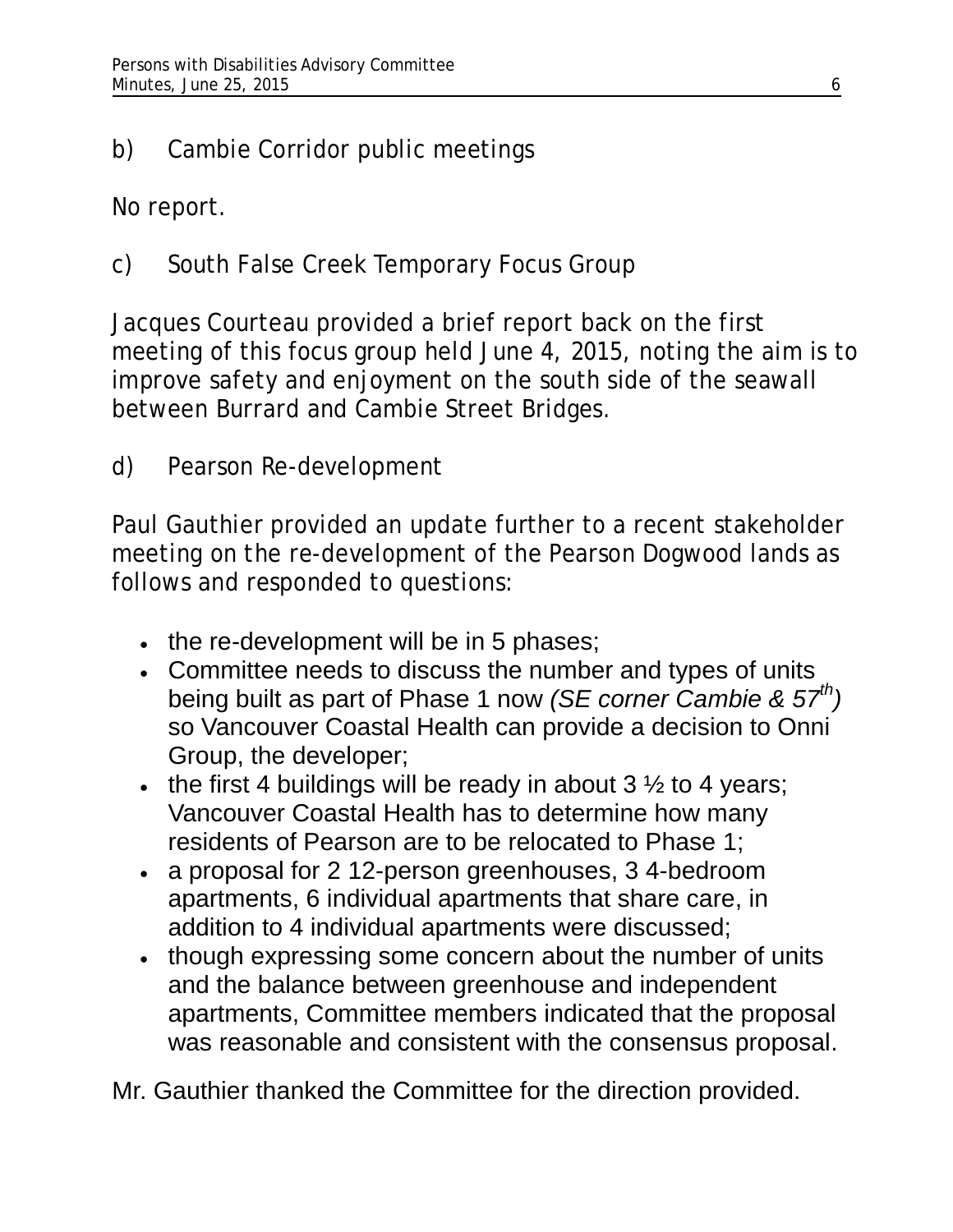# **3. Sub-Committees**

The Chair suggested that while Cathy Browne is on leave, the Communication Sub-committee work with the Accessible City Subcommittee.

# **4. Other Business**

a) Request for support -- Centre of Inclusion and Citizenship

Tim Stainton, PhD, Professor and Director, UBC School of Social Work/Director, Centre for Inclusion and Citizenship, provided an update on and sought the Committee's endorsement for sponsorship from the City of Vancouver of an upcoming conference: *Claiming Full Citizenship: an International Conference on Self-Determination, Personalization and Individualized Funding*, taking place in October 2015.

In discussion, the Committee expressed its strong support.

MOVED by Peter Brown SECONDED by Laura Mackenrot

> THAT the Persons with Disabilities Advisory Committee endorse the Conference on Claiming Full Citizenship to be held October 15 to 17, 2015, in Vancouver, and support the organizing efforts of the Centre for Inclusion and Citizenship in pursuing funding from the City of Vancouver.

# CARRIED UNANIMOUSLY

b) Request for support for Canadians with Disabilities Act

This matter was referred to next meeting due to time constraints.